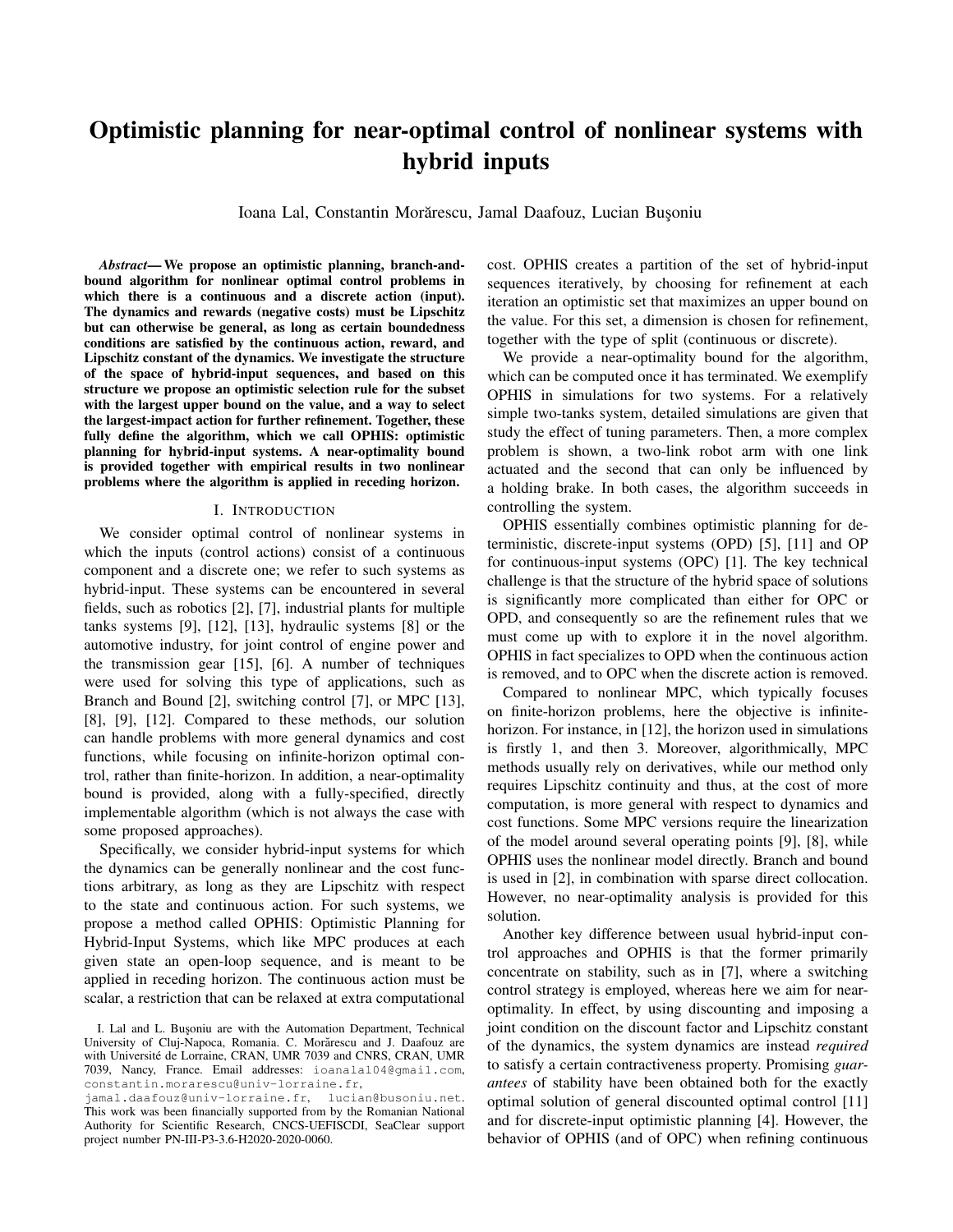actions is much more intricate, and analyzing its stability falls outside the scope of this paper.

Next, Section II formalizes the problem and Section III discusses the background on OPC and OPD. OPHIS is described in Section IV, while Section V provides the nearoptimality bound. Finally, Section VI considers the two applications with the corresponding simulation results, and VII gives the conclusions of this paper.

# II. PROBLEM STATEMENT

We consider an optimal control problem for a hybrid-input, nonlinear system  $x_{k+1} = f(x_k, u_k)$ , with  $x \in X \subseteq \mathbb{R}^m$  and  $u \in U$  consisting of a continuous action and a discrete one:

$$
u_k = \begin{bmatrix} c_k & d_k \end{bmatrix}^T \tag{1}
$$

where  $c_k \in \mathbb{R}$  and  $d_k \in \{0, 1, ..., p\}$ ,  $p \in \mathbb{N}$ . We define a reward function  $\rho: X \times U \to \mathbb{R}$ , that takes as input a state-action pair  $(x_k, u_k)$ :  $r_{k+1} = \rho(x_k, u_k)$ . Starting from an initial state  $x_0$ , we define an infinitely-long sequence of actions  $\mathbf{u}_{\infty} = (u_0, u_1, ...)$  and its infinite-horizon discounted value:

$$
v(\mathbf{u}_{\infty}) = \sum_{k=0}^{\infty} \gamma^k \rho(x_k, u_k)
$$
 (2)

where  $\gamma \in (0,1)$  is the discount factor (note that  $\gamma = 1$ is excluded). We aim in principle to find the optimal value  $v^* := \sup_{\mathbf{u}_{\infty}} v(\mathbf{u}_{\infty})$  and a sequence that achieves it.

We make the following assumptions:

# **Assumption 1.** *We have (i)*  $r \in [0, 1]$  *and (ii)*  $c \in [0, 1]$ *.*

Together with discounting, the bounded rewards ensure boundedness of the sequence values, a necessary condition for our planning algorithms and the analysis. The bounded continuous action is needed because we will numerically refine that interval. Note that now  $U = ([0, 1] \times \{0, 1, ..., p\}).$ For both the reward and the continuous action, the unit interval is used only for convenience and can be easily obtained by scaling other intervals. The restriction to scalar continuous actions can be relaxed, but at significant extra computational cost for the extended algorithm; see [1], supplementary material for such an extension in OPC.

Bounded costs are typical in AI methods for optimal control, such as reinforcement learning [14]. Boundedness could e.g. follow from physical limitations in the system, or could otherwise be achieved by saturating an a priori unbounded reward function, which changes the optimal solution but is often sufficient.

Assumption 2. *(i) Both the dynamics and the rewards are Lipschitz with respect to the state and the continuous action, i.e.*,  $\exists L_f, L_p \text{ s.t. } \forall x, x' \in X \text{ and } c, c' \in [0, 1]:$ 

$$
|| f(x, [c, d]^T) - f(x', [c', d]^T)|| \le L_f(||x - x'|| + |c - c'|)
$$
  
 
$$
|\rho(x, [c, d]^T) - \rho(x', [c', d]^T)| \le L_{\rho}(||x - x'|| + |c - c'|)
$$
  
(3)

*(ii) The following inequality is satisfied:*

$$
\gamma L_f < 1\tag{4}
$$

It should be noted that Lipschitz continuity is only imposed w.r.t. the continuous component  $c$  of the action; whereas the variation w.r.t.  $d$  can be arbitrary. This is a useful feature because switches often induce discontinuities in the system. Furthermore, whereas typical derivative-based MPC techniques [10] require differentiability, our condition (i) allows the dynamics and rewards to be nondifferentiable as long as they are still Lipschitz. This helps to model effects like saturations, actuator deadzones, etc. Condition (ii) means that the dynamics need not be strictly contractive on their own, but should become so when combined with a shrink rate equal to the discount factor  $\gamma$ . In principle, this condition is not required, and the algorithm will work without it; however, without this condition the contribution of dimensions  $k$  in (5) can become unbounded as  $h$  grows, which in practice would mean that the algorithm never finds a long-horizon solution. Finally, note that in either of the inequalities from (3), different Lipschitz constants might apply to the dependencies in  $x$  and  $c$ , in which case we simply take the maximum among these constants.

**Lemma 3.** For any two sequences  $\mathbf{u}_{\infty}, \mathbf{u}'_{\infty} \in U^{\infty}$ , we have:

$$
|v(\mathbf{u}_{\infty})-v(\mathbf{u}'_{\infty})| \le L_{\rho} \sum_{k=0}^{h-1} |c_k - c'_k| \gamma^k \frac{1 - (\gamma L_f)^{h-k}}{1 - \gamma L_f} + \frac{\gamma^h}{1 - \gamma}
$$
(5)

where h is equal to the first step k at which  $d_k \neq d'_k$ .

*Proof:* Consider the two sequences  $\mathbf{u}_{\infty}$  and  $\mathbf{u}'_{\infty}$ , and h defined as above. Denote by  $\mathbf{u}_h$  and  $\mathbf{u}'_h$  the subsequences of actions up until dimension  $h - 1$ , including this dimension. Then:

$$
|v(\mathbf{u}_h) - v(\mathbf{u}'_h)| = |\sum_{k=0}^{h-1} \gamma^k r_{k+1} - \sum_{k=0}^{h-1} \gamma^k r'_{k+1}|
$$
  
\n
$$
= |\sum_{k=0}^{h-1} \gamma^k (r_{k+1} - r'_{k+1})|
$$
  
\n
$$
\leq \sum_{k=0}^{h-1} \gamma^k |r_{k+1} - r'_{k+1}|
$$
  
\n
$$
\leq L_\rho \sum_{k=0}^{h-1} \gamma^k (||x_k - x'_k|| + |c_k - c'_k|)
$$
 (6)

Then, from the first part of equation (3), we get:

$$
||x_{k} - x'_{k}|| = ||f(x_{k-1}, [c_{k-1}, d_{k-1}]^{T})
$$
  
\t
$$
- f(x'_{k-1}, [c'_{k-1}, d_{k-1}]^{T})||
$$
  
\t
$$
\leq L_{f} (||x_{k-1} - x'_{k-1}|| + |c_{k-1} - c'_{k-1}|)
$$
  
\t
$$
\leq L_{f} (L_{f} (||x_{k-2} - x'_{k-2}|| + |c_{k-2} - c'_{k-2}|)
$$
  
\t
$$
+ |c_{k-1} - c'_{k-1}|)
$$
  
\t
$$
\leq \sum_{i=1}^{k} L_{f}^{i} (|c_{k-i} - c'_{k-i}|) + ||x_{0} - x'_{0}||
$$
  
\t
$$
= \sum_{i=1}^{k} L_{f}^{i} (|c_{k-i} - c'_{k-i}|)
$$
  
(7)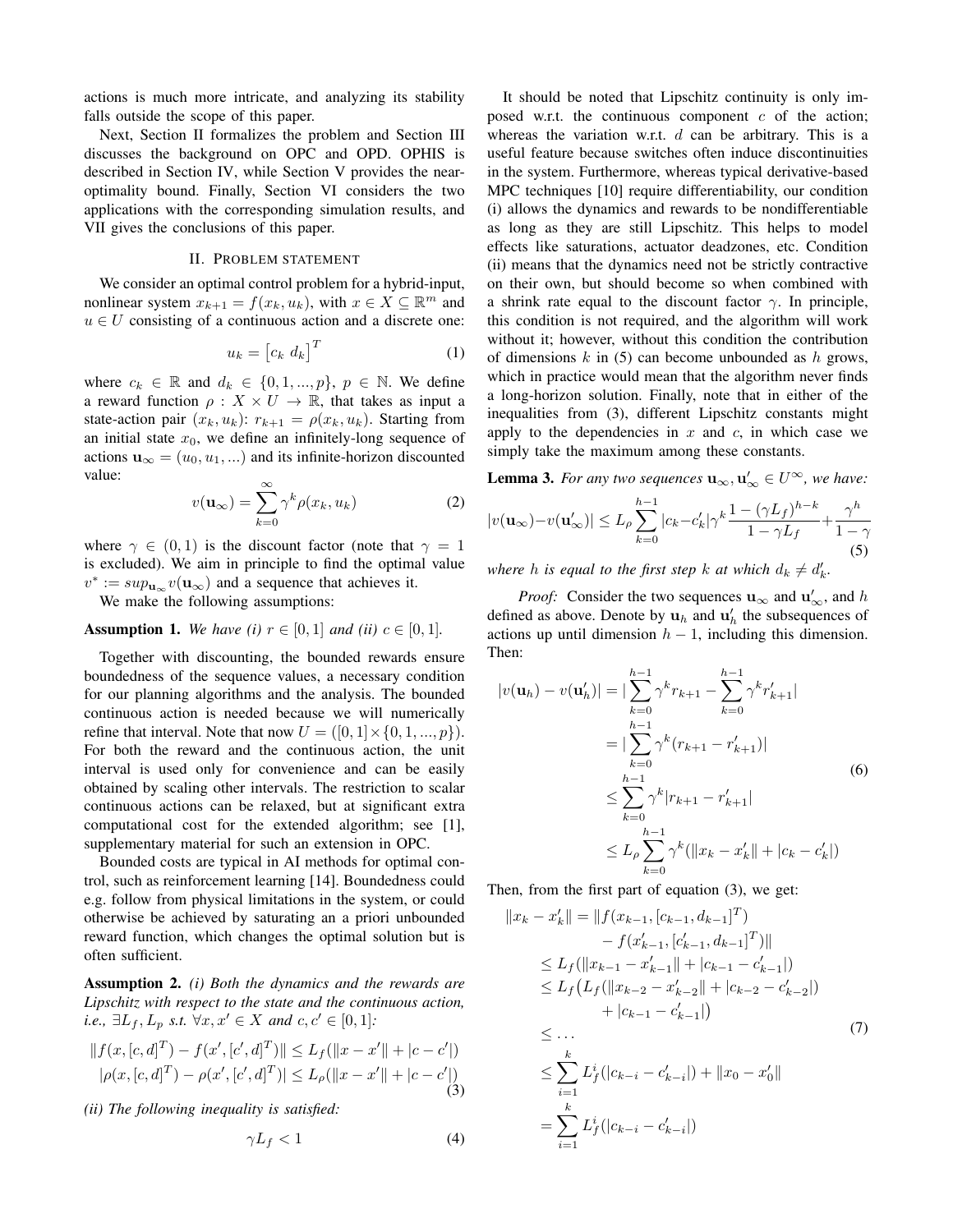For the last equality, we used the fact that the state sequences start from the same initial state, and so,  $x_0 = x'_0$ . Then,  $||x_k - x'_k|| + |c_k - c'_k| \le \sum_{i=0}^k L_f^i(|c_{k-i} - c'_{k-i}|)$ . Replacing this in (6), we have:

$$
|v(\mathbf{u}_h) - v(\mathbf{u}'_h)| \le L_\rho \sum_{k=0}^{h-1} \gamma^k \left( \sum_{i=0}^k L_f^i(|c_{k-i} - c'_{k-i}|) \right)
$$
  
\n
$$
= L_\rho(|c_0 - c'_0| (\gamma^0 + \gamma^1 L_f^1 + \dots + \gamma^{h-1} L_f^{h-1})
$$
  
\n
$$
+ |c_1 - c'_1| (\gamma^1 + \gamma^2 L_f^1 + \dots + \gamma^{h-1} L_f^{h-2})
$$
  
\n
$$
+ \dots + |c_{h-1} - c'_{h-1}| (\gamma^{h-1} L_f^0)
$$
  
\n
$$
= L_\rho \sum_{k=0}^{h-1} |c_k - c'_k| \gamma^k \frac{1 - (\gamma L_f)^{h-k}}{1 - \gamma L_f}
$$
 (8)

Starting with dimension  $k = h$ , the discrete actions differ, so we have a maximum difference of 1 between the rewards at each dimension. Therefore:

$$
|v(\mathbf{u}_{\infty}) - v(\mathbf{u}'_{\infty})|
$$
  
\n
$$
\leq L_{\rho} \sum_{k=0}^{h-1} |c_k - c'_k| \gamma^k \frac{1 - (\gamma L_f)^{h-k}}{1 - \gamma L_f} + \sum_{k=h}^{\infty} 1 * \gamma^k
$$
  
\n
$$
= L_{\rho} \sum_{k=0}^{h-1} |c_k - c'_k| \gamma^k \frac{1 - (\gamma L_f)^{h-k}}{1 - \gamma L_f} + \frac{\gamma^h}{1 - \gamma}
$$
 (9)

While this property is conservative in the sense that it "only" exploits Lipschitz continuity, it is helpful in that it drives our entire algorithm: actions will be prioritized for refinement according to their importance in (5). In future work we aim to exploit stability properties [11], [4] in order to achieve tighter bounds. Note that the right-hand side of (5) is a semimetric on the space of action sequences, in which the first component describes the impact of differences in continuous actions, and the second for the discrete actions. These two components are fundamentally different from each other. When there is no continuous action, the summation disappears and the formula simplifies to  $\frac{\gamma^h}{1-\gamma}$  $\frac{\gamma}{1-\gamma}$ , the OPD metric. Conversely, eliminating the discrete action is equivalent to taking  $h \to \infty$ , so we get  $\frac{L_{\rho}}{1-\gamma L_f} \sum_{k=0}^{\infty} |c_k - c'_k| \gamma^k$ , the OPC metric.

## III. BACKGROUND

Our algorithm specializes to OPD when there is no continuous action, and to OPC when there is no discrete action. Therefore, it will be important to understand these basic algorithms first.

### *A. Optimistic planning for continuous actions*

OPC aims to find an infinitely-long sequence of continuous actions  $c_k$  that maximize the objective function  $v$ , without discrete component d. The full explanation is given in [1], and here we will provide a short description of the algorithm. OPC refines a collection of infinitely-dimensional (hyper)boxes of the form  $(\mu_0 \times \cdots \times \mu_{K-1} \times [0, 1] \times [0, 1] \cdots)$ where  $\mu_k$  is the interval of actions at step k, and K is the first unrefined dimension; from there on, all the intervals are full,  $[0, 1]$ . OPC starts with the full set of sequences for  $K = 0$ , and iteratively refines it by selecting at each iteration an optimistic set with the largest upper bound on the value, and splitting it into  $M$  equal pieces along a wellchosen dimension. We return to give the precise formula for the upper bound and the choice of dimension after we have introduced OPHIS, as it will be easier to understand at that point. Here we only note that for each box, OPC needs to simulate the system with the sequence at the center of the set, up until step  $K - 1$ , and store the resulting state and reward trajectories. At the end, OPC returns such a center sequence that maximizes the discounted value along these  $K$  steps.

# *B. Optimistic planning for discrete actions*

OPD [5] is an algorithm used for systems with discrete inputs. It works by building a tree, starting from a root node that corresponds to the entire set of possible actions  $(0, \ldots, p)^\infty$ . Then, at each step, an optimistic leaf node is chosen for expansion, by maximizing an upper bound that, like for OPC, we clarify later. Each node is expanded by making its next discrete action definite. For instance the root node will have  $p+1$  children, one for each value of  $d_0$ , and the remaining actions remain free. Expanding any of these level-1 nodes makes the action  $d_1$  definite with  $p+1$  children at level 2, and so on. OPD returns a sequence on the tree with maximal sum of discounted rewards for the definite actions.

# IV. OPTIMISTIC PLANNING FOR HYBRID-INPUT **SYSTEMS**

We next derive a novel algorithm that can search for sequences of hybrid inputs. The main idea is to iteratively split an optimistic set of inputs (like in OPC and OPD), but refining either the discrete or the continuous action. The key technical novelty compared to OPC and OPD is that continuous- and discrete-action refinements must be interspersed, in a way that is dictated by the intricate geometry of the space of hybrid-input sequences.

A set is represented by an interval  $\mu$  for each continuous action and a discrete action set  $\sigma$  for each refined step k. Let us define it as such:

$$
\mathbb{S}_i = \prod_{k=0}^{\infty} (\mu_{i,k}, \sigma_{i,k})
$$
 (10)

where by the product of sets we mean the repeated application of the cross-product  $\times$ , and notation  $(\mu, \sigma)$  means a set in which  $c \in \mu$  and  $d \in \sigma$ . For clarity, from now on we will refer to the set per step  $k$  ( $\mu_{i,k}, \sigma_{i,k}$ ) as a *pair*, and the infinite-horizon  $\mathbb{S}_i$  as a *set*.

In addition, a set also has two characteristics:  $D_i$  and  $C_i$ , representing the number of refined discrete and continuous dimensions, respectively. For all  $k \geq C_i$ ,  $\mu_{i,k} = [0,1]$ . For all  $k < D_i$ ,  $\sigma_{i,k} = d_{i,k}$ , a single, definite value, and for all  $k \geq$  $D_i$ ,  $\sigma_{i,k} = \{0, 1, ..., p\}$ . A sequence of actions corresponding to each set would then be  $(u_{i,0}, u_{i,1}, u_{i,2}, \ldots)$ , where

$$
u_{i,k} = \begin{bmatrix} c_{i,k}, d_{i,k} \end{bmatrix}^T
$$
 (11)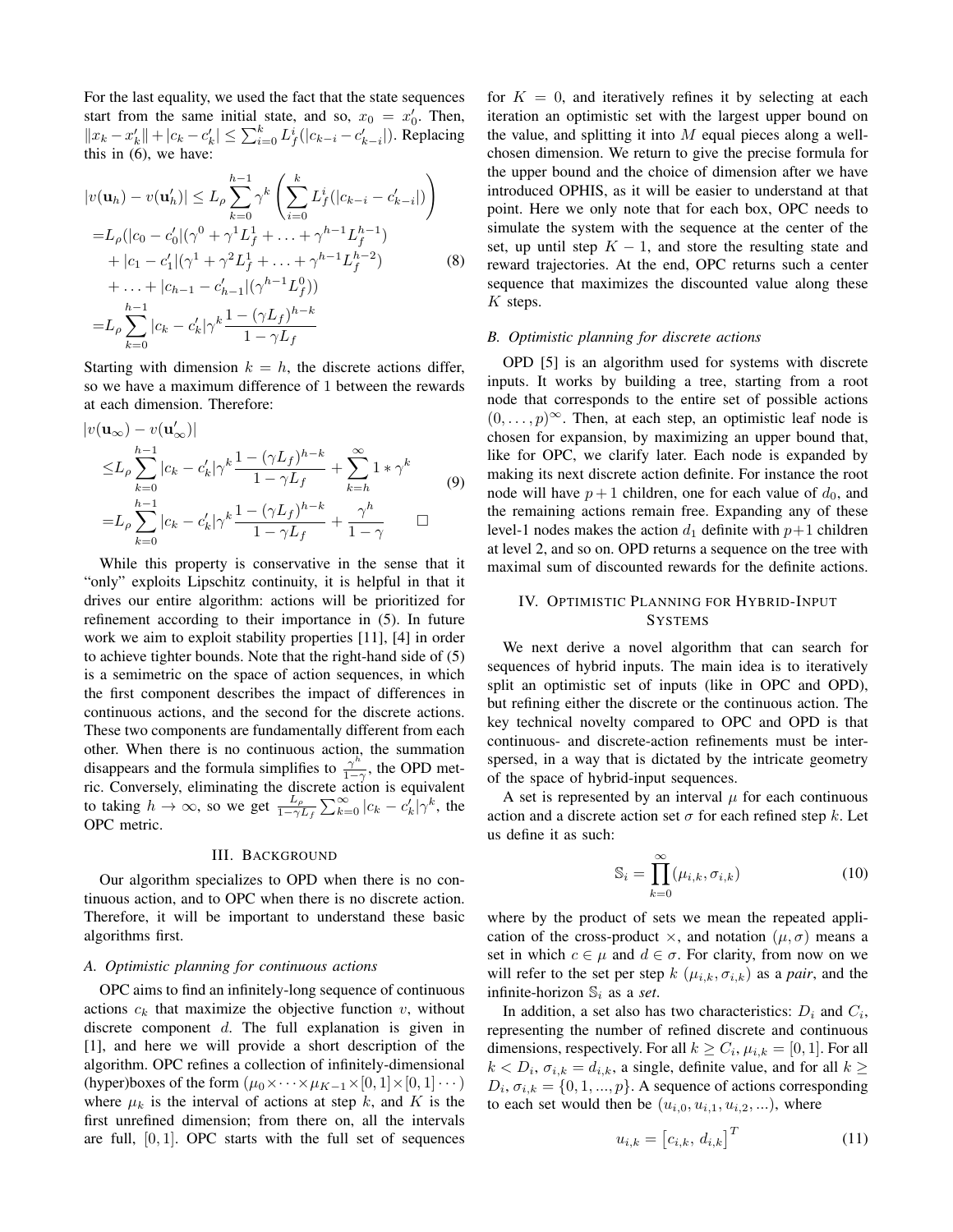Here,  $c_{i,k} \in \mu_{i,k}$  and  $d_{i,k} \in \sigma_{i,k}$ . A continuous split can be done along any dimension  $k \leq C_i$ , by dividing the interval  $\mu_{i,k}$  into M equal pieces and thus generating M new sets. A discrete split is always done for dimension  $k = D_i$ , by adding  $p + 1$  new sets that make discrete action  $d_k$ definite, one set for each discrete possibility. Note that the ways of splitting continuously and discretely, respectively, are fundamentally different. We provide examples splits of each type below.

To decide which set to split, let us first consider reward  $r_{i,k+1} = \rho(x_{i,k}, u_{i,k})$ , where with a slight abuse of notation we now refer by  $c_{i,k}$  to the specific action that is at the center of interval  $\mu_{i,k}$ . Define then the sample value of a set *i*:

$$
v(i) = \sum_{k=0}^{D_i - 1} \gamma^k r_{i,k+1}
$$
 (12)

Each continuous interval  $\mu_{i,k}$  has a certain length  $a_{i,k}$ . For  $k \geq C_i$ ,  $a_{i,k} = 1$ . For each set, we define its diameter in the semimetric of  $(5)$ :

$$
\delta(i) = L_{\rho} \sum_{k=0}^{D_i - 1} a_{i,k} \gamma^k \frac{1 - (\gamma L_f)^{D_i - k}}{1 - \gamma L_f} + \frac{\gamma^{D_i}}{1 - \gamma} \tag{13}
$$

Given the sample value of a set  $i$  and its diameter, we have the upper bound:

$$
B(i) = v(i) + \delta(i) \tag{14}
$$

so that  $v(\mathbf{u}_{\infty}) \leq B(i), \forall \mathbf{u}_{\infty} \in \mathbb{S}_i$ . This inequality is shown as follows. By the definition of set  $\mathbb{S}_i$ , for all  $k < D_i$  we have  $d_k = \sigma_{i,k}$  and  $c_k \in \mu_{i,k}$ , so  $|c_k - c_{i,k}| \leq a_{i,k}$ . All the quantities without subscript i refer to the sequence  $\mathbf{u}_{\infty}$ . Thus:

$$
\sum_{k=0}^{\infty} \gamma^k r_{k+1} = \sum_{k=0}^{D_i - 1} \gamma^k r_{k+1} + \sum_{k=D_i}^{\infty} \gamma^k r_{k+1}
$$
  
\n
$$
\leq \left[ v(i) + L_\rho \sum_{k=0}^{D_i - 1} a_{i,k} \gamma^k \frac{1 - (\gamma L_f)^{D_i - k}}{1 - \gamma L_f} \right] + \frac{\gamma^{D_i}}{1 - \gamma}
$$
  
\n
$$
= v(i) + \delta(i) = B(i)
$$
\n(15)

where the bound on the first summation (in square brackets) follows as in the proof of Lemma 3, and the bound on the second summation holds because all rewards are at most 1.

The algorithm works iteratively, by selecting for refinement at each iteration an optimistic set that maximizes the upper bound:

$$
i^{\dagger} = \arg \max_{i \in \mathbb{A}} B(i) \tag{16}
$$

where  $A$  is the collection of all sets.

In order to select whether we have a continuous or discrete split, and along which dimension, we look at the contribution of each dimension k up to  $D_{i^{\dagger}} - 1$  to the diameter, as well as at the contribution  $\frac{1}{1-\alpha}$  $\frac{\gamma}{1-\gamma}$  of the first unrefined dimension. Whichever contribution is the greatest among those in (13) dictates where we split. Thus:

$$
k^{\dagger} = \arg \max_{k \in \{0, 1, \dots, D_{i^{\dagger}}\}} \{L_{\rho} a_{i^{\dagger}, k} \gamma^{k} \frac{1 - (\gamma L_{f})^{D_{i^{\dagger}} - k}}{1 - \gamma L_{f}}\}
$$
\n(17)

If  $L_{\rho} a_{i^{\dagger},k^{\dagger}} \gamma^{k^{\dagger}} \frac{1 - (\gamma L_{f})^{D_{i^{\dagger}}} - k^{\dagger}}{1 - \gamma L_{f}}$  $\frac{(L_f)^{D_i \dagger - k^+}}{1 - \gamma L_f} \leq \frac{\gamma^{D_i \dagger}}{1 - \gamma}$  $\frac{\gamma}{1-\gamma}$ , we have a discrete split, at dimension  $D_{i<sup>†</sup>}$ . Otherwise, we have a continuous split, along dimension  $\min(k^{\dagger}, C_{i^{\dagger}})$ . Recall that for dimensions k between  $C_{i^{\dagger}}$  and  $D_{i^{\dagger}} - 1$  the size a of the interval is 1. Further, note that by this rule, we always have  $D \geq C$ for any set.

An example is given in Figures 1 and 2, for a continuous refinement and a discrete one, respectively. In both cases, we start from a set  $i$ , which already had 6 discrete refined dimensions  $(D_i = 6)$ , and 5 continuous discretized dimensions  $(C_i = 5)$ . The set is  $\mathbb{S}_i = \{([4/9, 5/9], 1), ([1/3, 2/3], 0),\}$  $([2/3, 1], 0), ([0, 1/3], 1), ([1/3, 2/3], 1), ([0, 1], 0),$  $([0, 1], \{0, 1, ..., p\})^{\infty}$ . We take the center of the interval as the continuous action, and thus we will have the following sequence of actions  $\left\{\begin{bmatrix}1/2\\1\end{bmatrix}\right\}$ 1  $\Big]$ ,  $\Big[ \frac{1}{2} \Big]$ 0  $\Big]$ ,  $\Big[5/6$ 0  $\Big]$ ,  $\Big[ \frac{1}{6} \Big]$ 1  $\left[ \begin{array}{c} 1/2 \\ 1 \end{array} \right]$ 1  $\left[\begin{array}{c}1/2\\0\end{array}\right]$ 0 1 Then, f and  $\rho$  are called at each step, for this sequence of actions from  $x_0$ , to determine both the sequence of states and rewards for set  $\mathbb{S}_i$ .

Figure 1 shows a continuous split, along dimension 1. In the figure, one can observe in black the parent set, from which  $M = 3$  new sets are formed, having the same continuous intervals for all dimensions other than  $k = 1$ , and the same discrete actions. The number of refined continuous dimensions  $C$  remains  $5$  for all children sets and  $D$  remains 6. The resulting intervals at  $k = 1$  are shown with different colors and styles. At the top of the figure, we have added, symbolically, a trajectory that represents the states and the rewards. These are the same until step  $k = 1$  (the refined dimension), and differ afterwards, based on the fact that the continuous actions at step 1 will be  $7/18$ ,  $1/2$  and  $11/18$ , respectively. The middle set will have the same continuous action and trajectories as the parent, so these trajectories can be reused.

Figure 2 shows what a discrete split looks like, starting from the same parent set. In the case of a discrete split, we always refine dimension  $D_i$ , in this case 6. One can see the new added children with colors and different line styles. They inherit the continuous intervals from the parent, as well as the previous discrete actions. Again, the sample values are the same for the children sets, until dimension  $k = 6$ , and then differ, based on the new discrete action.

We have mentioned before that our algorithm specializes to OPC when there is no discrete action, and to OPD when there is no continuous action. OPC chooses a set to expand based on an upper bound given by  $b(i) = v(i) +$  $\delta(i) := \sum_{k=0}^{C_i-1} \gamma^k r_{i,k+1} + \max(\frac{L_p}{1-\gamma})$  $\frac{L_{\rho}}{1-\gamma L_f}$ , 1)  $\sum_{k=0}^{\infty} \gamma^k a_{i,k}$ . The maximum is there to cover with a unified formula the contribution of discretized and undiscretized (unsimulated) dimensions [1]. A dimension to refine is chosen in OPC as  $k^{\dagger}$  = arg max $_{k=0,...,C_i} \gamma^k a_{i^{\dagger},k}$ , without comparing to the discrete-action contribution because there is none. Note that the OPC diameter is differently structured only for convenience reasons, and in fact a tighter diameter can be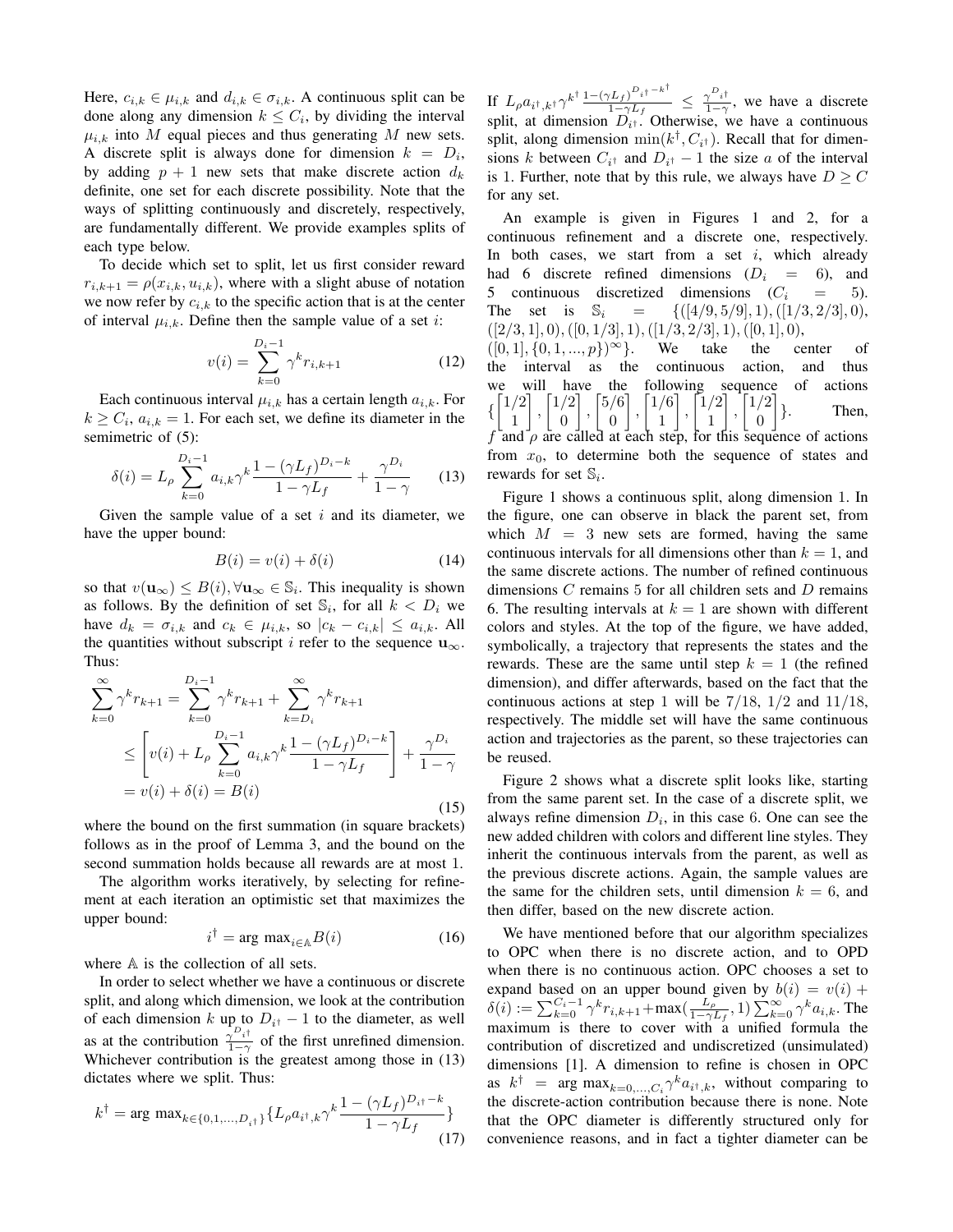

Fig. 1. Example of continuous split: top - states or rewards trajectories, middle - discrete actions, bottom - continuous intervals



Fig. 2. Example of discrete split: top - states or rewards trajectories, middle - discrete actions, bottom - continuous intervals

written:  $\delta(i) = L_\rho \sum_{k=0}^{C_i-1} a_{i,k} \gamma^k \frac{1-(\gamma L_f)^{C_i-k}}{1-\gamma L_f}$  $\frac{(\gamma L_f)^{C_i-k}}{1-\gamma L_f}+\frac{\gamma^{C_i}}{1-\gamma}$  $rac{\gamma}{1-\gamma}$ . This follows in the same way as the diameter of OPHIS, except that now instead of stopping at  $D_i$ , we stop at  $C_i$  because we have not discretized actions further so their rewards are unknown.

For OPD, only the optimistic set is chosen for expansion, based on an upper bound given as  $b(i) = v(i) + \frac{\gamma^{D_i}}{1-\gamma}$  $\frac{\gamma^{-i}}{1-\gamma}$ ; we do not need to take into account any continuous-action deviations from the center sequence.

So that we are able to reuse the center sequence at a continuous split, we impose for the remainder of the paper that  $M$  is odd (this will also help in the analysis).

Next, a pseudocode of the algorithm is given. We must pass the model of the system, as well as the initial state. The algorithm outputs a near-optimal sequence of actions.

We discuss now the algorithm inputs that are selected by the user. The budget should, of course, be taken as large as computationally feasible to get as close as possible to the optimal solution. For  $M$  we suggest to take it 3, the smallest feasible odd value, since that enables center sequence reuse without costing too much computation at each continuous refinement. Regarding now the Lipschitz constants  $L_f$  and  $L_{\rho}$ , while in principle they are given by the problem, in practice they may be difficult to compute (especially  $L_f$ ), or computing them might give overly conservative values that work poorly across most of the state-action space. Thus we suggest treating them as tuning parameters. Similarly,  $\gamma$  may be fixed by the problem objective, but if it is not, then it can be treated as a tuning parameter that should not be very far from 1; larger  $\gamma$  will promote looking for longer-horizon solutions at the expense of refining less the continuous actions; while smaller  $\gamma$  will refine more the continuous actions at the expense of the horizon.

|         |  |  | Algorithm 1: Optimistic Planning for Hybrid-Input |
|---------|--|--|---------------------------------------------------|
| Systems |  |  |                                                   |

|                | <b>Input:</b> state $x_0$ , model f, $\rho$ , split factor M, discrete                                                                                                          |  |  |  |  |
|----------------|---------------------------------------------------------------------------------------------------------------------------------------------------------------------------------|--|--|--|--|
|                | set $\{0, 1, , p\}$ , budget <i>n</i> , Lipschitz constants                                                                                                                     |  |  |  |  |
|                | $L_f$ and $L_\rho$ , discount factor $\gamma$                                                                                                                                   |  |  |  |  |
| $\mathbf{1}$   | initialize collection of sets $\mathbb A$ with $\mathbb S_0$                                                                                                                    |  |  |  |  |
| $\overline{2}$ | while budget still available do                                                                                                                                                 |  |  |  |  |
| 3              | select set $i^{\dagger} = \arg \max_{i \in A} B(i);$                                                                                                                            |  |  |  |  |
| 4              | select dimension with max contribution for                                                                                                                                      |  |  |  |  |
|                | continuous actions $k^{\dagger} =$                                                                                                                                              |  |  |  |  |
|                | arg max <sub><math>k \in \{0, 1, , D_{i\uparrow}\}\</math></sub> $\{L_{\rho}a_{i\uparrow}, k\gamma^{k}\frac{1-(\gamma L_{f})^{\nu_{i\uparrow}-k}}{1-\gamma L_{f}}\};$           |  |  |  |  |
| 5              | if $L_{\rho}a_{i^{\dagger},k^{\dagger}}\gamma^{k^{\dagger}}\frac{1-(\gamma L_{f})^{D}i^{\dagger-k^{\dagger}}}{1-\gamma L_{f}} \leq \frac{\gamma^{D}i^{\dagger}}{1-\gamma}$ then |  |  |  |  |
|                | /*split discretely*/                                                                                                                                                            |  |  |  |  |
| 6              | create $p + 1$ children sets from $i^{\dagger}$ ;                                                                                                                               |  |  |  |  |
| 7              | children sets inherit continuous intervals and                                                                                                                                  |  |  |  |  |
|                | discrete actions up to dimension $D_{i^{\dagger}} - 1$ ;                                                                                                                        |  |  |  |  |
| 8              | create one child set for each $d$ - this action is                                                                                                                              |  |  |  |  |
|                | added for dimension $D_{i^{\dagger}}$ ;                                                                                                                                         |  |  |  |  |
| 9              | all children will have $D = D_{i^{\dagger}} + 1$ and                                                                                                                            |  |  |  |  |
|                | $C=C_{i^{\dagger}}$                                                                                                                                                             |  |  |  |  |
| 10             | else /*split continuously*/                                                                                                                                                     |  |  |  |  |
| 11             | expand set $i^{\dagger}$ along $k^{\dagger}$ by creating its M                                                                                                                  |  |  |  |  |
|                | children sets:                                                                                                                                                                  |  |  |  |  |
| 12             | children sets inherit continuous intervals and                                                                                                                                  |  |  |  |  |
|                | discrete actions up to dimension $D_{i^{\dagger}} - 1$ ;                                                                                                                        |  |  |  |  |
| 13             | interval at step $k^{\dagger}$ is refined by splitting into                                                                                                                     |  |  |  |  |
|                | $M$ equal parts;                                                                                                                                                                |  |  |  |  |
| 14             | all children will have $D = D_{i^{\dagger}}$ and $C = C_{i^{\dagger}}$                                                                                                          |  |  |  |  |
|                | if $k^{\dagger} \neq C_{i^{\dagger}}$ , or $C = C_{i^{\dagger}} + 1$ if $k^{\dagger} = C_{i^{\dagger}}$ ;                                                                       |  |  |  |  |
|                | <b>Output:</b> sequence $\hat{u}$ of set $i^* = \arg \max_{i \in \mathbb{A}} v(i)$                                                                                              |  |  |  |  |

At each call, the algorithm computes an open-loop, hybridinput sequence. However, in practice the algorithm should be applied in receding horizon. This means that at each step, we run the algorithm starting from the current state, we apply the first action of the returned sequence to the system, reaching the next state, where we reapply the algorithm, and so on. Thus, overall, a closed-loop control scheme is obtained.

In order to obtain a measure of the required computation, we need to look to the number of calls made to the dynamics f and the reward function  $\rho$ . Of course other operations matter as well in the computation time. However, when the dynamics are nonlinear, the numerical integration is usually expensive, making the number of calls to  $f$  dominant. If we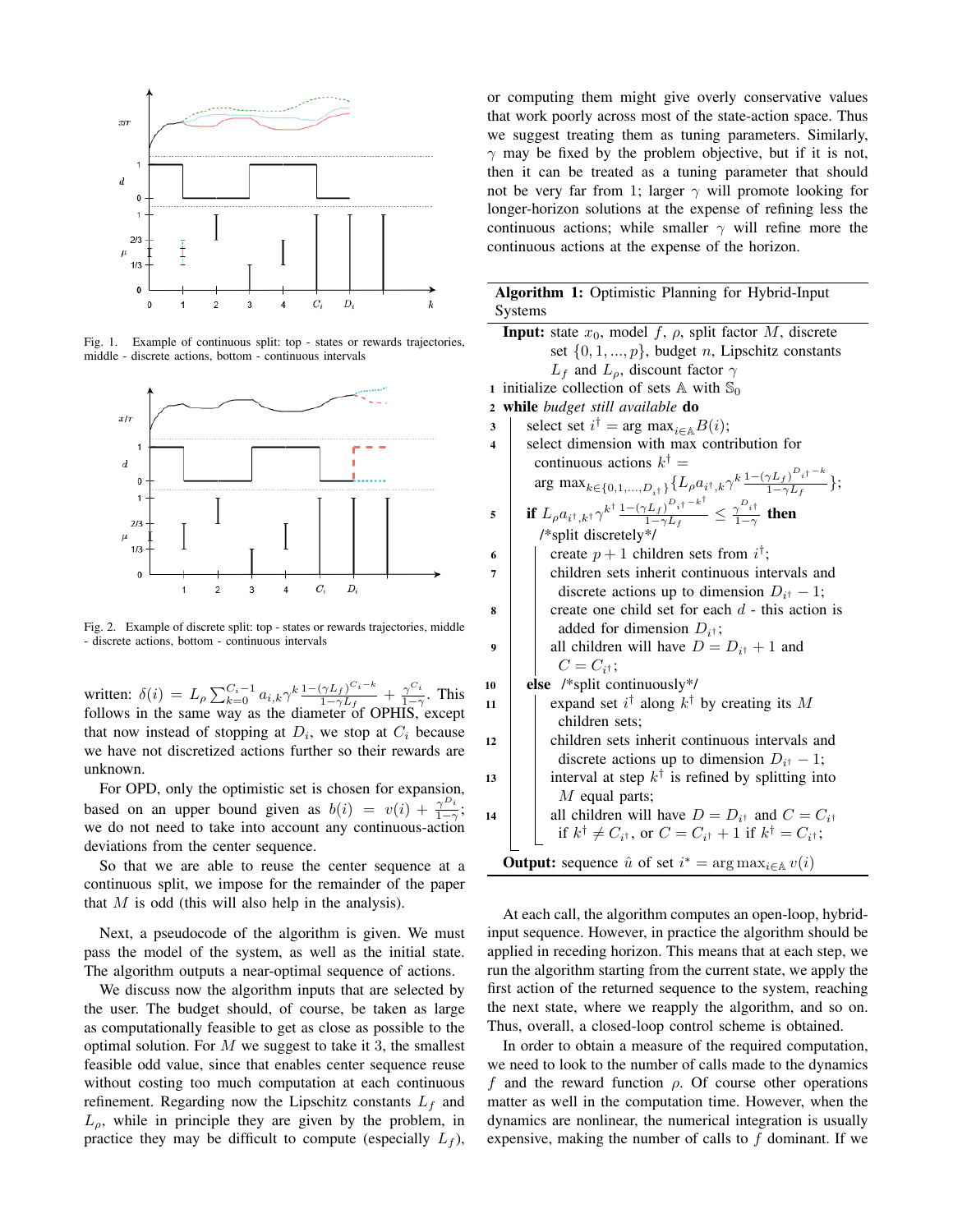have a discrete expansion, we make  $p + 1$  calls to simulate the new discrete step with each of the  $p + 1$  discrete actions and continuous action 0.5. When we have a continuous split of set  $i^{\dagger}$  at dimension  $k^{\dagger}$ , we need  $(M-1)(D_{i^{\dagger}}-k^{\dagger})$  calls to simulate the  $M - 1$  sequences (except the center one, which is reused) from step  $k^{\dagger}$  to step  $D_{i^{\dagger}}$ .

# V. A POSTERIORI ANALYSIS OF NEAR-OPTIMALITY

We provide a bound on the near-optimality of the sequence returned that is explicitly available for use *a posteriori*, once the algorithm has run.

**Proposition 4.** The sequence i<sup>\*</sup> returned by the algorithm *satisfies:*

$$
v^* - v(i^*) \le \delta_{\min}
$$

*where* δmin *is the smallest diameter among all the sets expanded by the algorithm.*

*Proof:* Consider any set  $i^{+}$  expanded at some iteration. We have  $B(i^+) \geq v^*$ , for the following two reasons. First, as the sets currently considered by the algorithm form a partition of the set of solutions, one of them (let us call it  $i_{\text{opt}}$ ) contains the optimal solution with value  $v^*$ . Thus,  $B(i_{\text{opt}}) \geq v^*$ . Second, set  $i^+$  is optimistic, hence it has the largest upper bound among all sets in the collection at that iteration, and in particular  $B(i^+) \ge B(i_{opt})$ .

Moreover, each split produces at least one child set  $i_c$  with  $v(i_c) \ge v(i^+)$ : a discrete split adds new, positive rewards to the end of the center sequence; and at a continuous split the center sequence is inherited by the middle child from the parent. This means that in the final collection of sets, there is at least one set  $i_l$  that is a descendant of  $i^+$  for which  $v(i_l) \ge v(i^+)$ . But  $v(i^*) \ge v(i_l)$  by the selection rule of  $i^*$ , so  $v(i^*) \ge v(i^+).$ 

Overall,  $v(i^+) \le v(i^*) \le v^* \le B(i^+)$ , thus  $v^* - v(i^*) \le$  $B(i^+)-v(i^+) = \delta(i^+)$ , and since this is true at any iteration, the inequality is also satisfied with  $\delta_{\min}$ .

Note we can easily compute lower and upper bounds on the optimal value:  $v^* \in [v(i^*), B^*]$ , where  $B^*$  is the *smallest* upper bound of any set expanded. Such bounds are popular in hybrid systems, where they are called certification bounds [3].

Such properties are standard for OP algorithms; both OPD and OPC ensure similar bounds. The property of increasing set values along continuous splits is not trivial, especially for OPHIS where we need to handle discrete and continuous splits at the same time.

In future work, we also expect to obtain an *a priori* convergence rate of  $\delta_{\min}$  to 0 with increasing budget n. This requires a deep understanding of the shape of the sets given by the expansion rules, and of the amount of sets expanded.

#### VI. SIMULATION RESULTS

This section discusses the results of applying this algorithm for 2 hybrid-input problems. First, a system of two cascaded tanks is considered, and then a two-link robot arm example is presented.



Fig. 3. Tanks system, taken from [13]

# *A. Cascaded tanks*

We begin by discussing the case of two cascaded tanks, a buffer tank and a supply tank. The setup can be seen in Figure 3. The model is taken from [13] and its details are given next. The state is  $x = [x_1, x_2, x_3, x_4]^T$ , where  $x_1$  and  $x_3$  are the buffer and supply levels and  $x_2$  and  $x_4$  are the buffer and supply temperatures. The continuous action  $c$  is  $u_1^c$ and represents the heater's power, while the discrete action d is  $u_2^d$  and represents whether the pump is closed, half-open, and open. Discrete signals,  $u_3^d$  and  $u_4^d$ , for the inlet and outlet valves, are always 1 (open, because it is undesirable to have inlet and outlet valves closed), so we do not consider them as inputs. Moreover,  $v_1$ ,  $v_2$ ,  $v_3$  represent the inflow, the inflow temperature and the outflow, respectively, and are considered constant. Setting all these constant values was also done in [13], where the parameters of the model are also given. Here, we present only the dynamics of the system:

$$
\dot{x}_1 = \frac{1}{A_1}(v_1 u_3^d - \alpha u_2^d) \n\dot{x}_2 = \frac{1}{A_b x_1}(-x_2 v_1 u_3^d + v_1 v_2 u_3^d) \n\dot{x}_3 = \frac{1}{A_s}(\alpha u_2^d - v_3 u_4^d) \n\dot{x}_4 = \frac{1}{A_s x_3}((x_2 - x_4)\alpha u_2^d + \frac{u_1^c}{c_t \rho_t})
$$
\n(18)

The goal is to control the temperature in the supply tank, by bringing it to a desired value. Neither of the tanks should become empty or overflow. The setpoint for the supply tank temperature is  $x_{40} = 22$ °C. The operating points for the variables are:  $x_{10} = 7$ m,  $x_{20} = 18 °C$ ,  $x_{30} = 1, 5$ m,  $u_{10}$  = 280kW,  $u_{20}$  = 1m<sup>3</sup>/min,  $u_{30}$  = 1 (open),  $u_{40}$  = 1 (open),  $v_{10} = 1$ (stage 1),  $v_{20} = 18$ °C,  $v_{30} = 1$ m<sup>3</sup>/min. Control is performed in discrete time with a sampling period  $\Delta = 0.25$ min. Recall that the state variables, as well as  $u_1$ and  $u_2$  will change values, while the remaining variables are considered constants and equal to their operating point values. We have mentioned in Section II that  $c$  should be bounded and in interval [0, 1]. In the algorithm,  $c = 0$  means that the heater is off, while  $c = 1$  represents  $2u_{10}$ , maximum heating. The discrete action  $d$  can take 3 values: 0 for pump closed, 1 for pump half open, and 2 for pump open. These are the same conditions for the simulations as used in [13].

Simulations were run in a receding horizon manner. The integration was done using the Euler method, in one step per sampling period, so that  $x_{k+1} = x_k + \Delta \dot{x}_k$ . The reward function used was:

$$
\rho(x_k, u_k) = (5 - (x_{4,k+1} - x_{4,0})^2)/5; \tag{19}
$$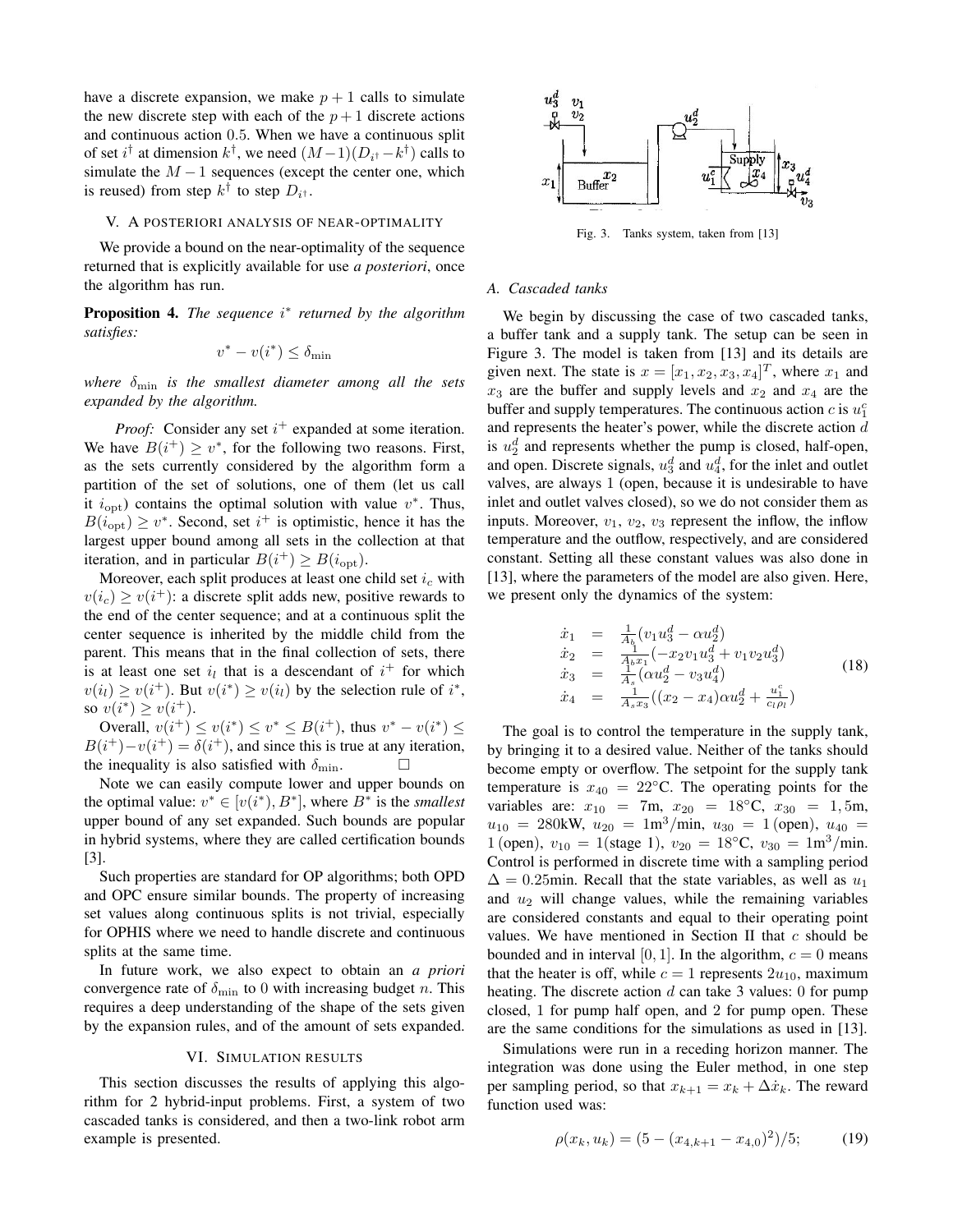

Fig. 4. Evolution in time of the states and actions for the two-tanks system

where  $x_{4,k+1}$  is the fourth state resulting at the next step. Note that [13] used undiscounted cost, while we have a discount factor in (2); to compare the approaches, we will therefore report the undiscounted costs obtained by our method, even though this method works with discounting. Any unbalance in this comparison is in favor of the baseline.

The initial state was  $x_0 = [7, 18, 1.5, 24]$ . For all the experiments, we keep  $\gamma = 0.8$  and a continuous interval is always split in  $M = 3$  intervals. Initially we selected the budget to be 100, and  $L_f = L_\rho = 1.2$ . These Lipschitz constants were tuned experimentally, for the reasons explained in Section IV, see also Figure 6 for the tuning results; for simplicity we kept the two constants equal. We ran the simulations for 2 minutes of simulated time. The results can be seen in Figure 4, where we can observe the states and the two actions, respectively. The first subplot shows the temperature in the two tanks. The temperature in the buffer tank (blue dashed line) remains the same, as there is no disturbance. The temperature in the supply tank (red, continuous line) decreases to reach its nominal value (black, dash-dotted line). The second plot in the figure represents the levels in the tanks, with red continuous for the supply tank, and blue dashed line for the buffer tank. There has been no overflowing or emptying of the tanks. The third subplot shows in blue continuous line the values of the continuous action c, with  $u_1 = 2 \cdot c \cdot u_{10}$ , and in red, the values of the discrete action  $d$  at each step. As you can see, the temperature reaches the setpoint value in 0.75 minutes. Compared to the classical nonlinear MPC method in [13], we obtain the same results. So in this relatively simple problem, we recover the performance from the literature with a small budget, which provides confidence in the algorithm. Note that even though our bound (5) is conservative, we recover the classical MPC performance, while having a more general algorithm.

Next, we change some of the parameters, to see their influence on the performance and execution time of the algorithm. First, we are interested in tuning the budget. Figure 5 shows first the undiscounted cost as a function of the budget and then the average time for the algorithm



Fig. 5. Undiscounted cost and average execution time as a function of budget; For the bottom subplot, the Y axis is logarithmic



Fig. 6. Undiscounted cost as a function of Lipschitz values

to run once, in seconds. When we increase the budget, the time of course increases, but so does the performance of the algorithm. However, in this simple example of the two cascaded tanks, even a small budget is sufficient in order to have a good performance. The timing is good enough for this problem, as even with 1000 budget, it takes about 8 seconds to run the algorithm once, which is roughly half of the sampling time  $\Delta = 0.25$ min = 15s.

We now tune the Lipschitz constants, keeping them equal to one another. The budget remained 100. Figure 6 shows again the undiscounted return for different Lipschitz values. The performance in terms of cost is not very sensitive to the Lipschitz value (note the vertical scale).

# *B. Two-link robot arm*

This subsection presents the simulations run for a robot arm with 2 joints, one controlled joint and one which can only have a brake set [2]. Figure 7 shows its kinematic structure. The model of this robot is given in [7] and is not presented here, as it would take too much space. The state vector is represented by the two angles and the angular velocities:

$$
\mathbf{x} = [\theta_1, \dot{\theta}_1, \theta_2, \dot{\theta}_2]
$$
 (20)

The continuous control action is the torque  $\tau_1$ , corresponding to the first joint, and the discrete action is represented by the braking torque  $\tau_b$ . The dynamics are derived using Euler-Lagrange and are given in [7]. The parameters used are the same as in [2]. In addition, we take the following values for the parameters that are not given in the cited papers: the angle  $\alpha = -\pi/12$ ,  $\tau_b$  will either take the value 0 or 1 and the maximum value of  $\tau_1$  will be 20, which will be rescaled to 1 for continuous action  $c$ . The numerical integration is done